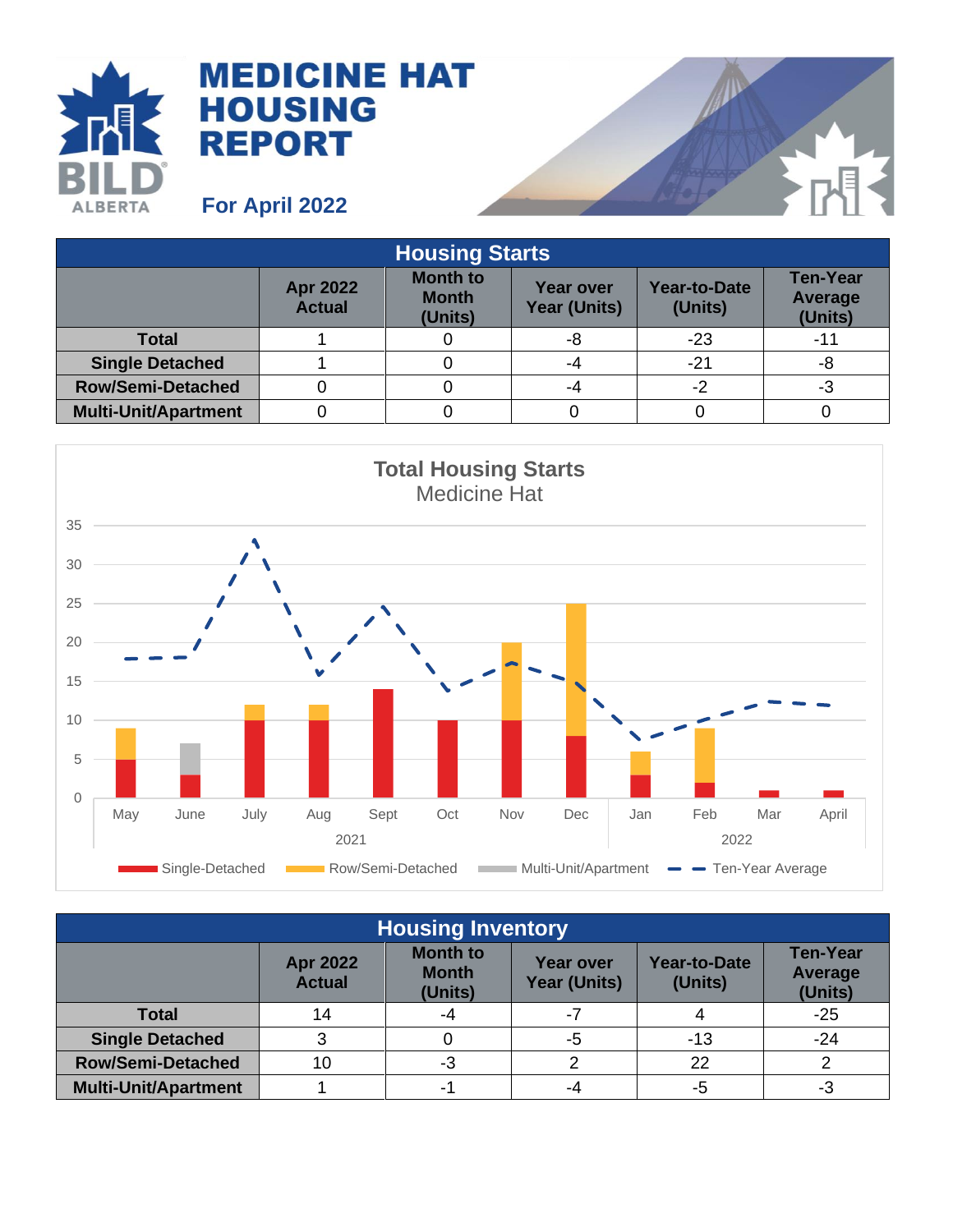

| <b>Home Sales</b>           |                                  |                                         |                                         |                                |                                       |  |  |  |
|-----------------------------|----------------------------------|-----------------------------------------|-----------------------------------------|--------------------------------|---------------------------------------|--|--|--|
|                             | <b>Apr 2022</b><br><b>Actual</b> | <b>Month to</b><br><b>Month (Units)</b> | <b>Year over</b><br><b>Year (Units)</b> | <b>Year-to-Date</b><br>(Units) | <b>Ten-Year</b><br>Average<br>(Units) |  |  |  |
| <b>Total New Homes</b>      | 10                               | 5                                       |                                         | 12                             | -2                                    |  |  |  |
| <b>Single Detached</b>      |                                  | -1                                      | -6                                      | -3                             | -8                                    |  |  |  |
| <b>Row/Semi-Detached</b>    |                                  | 5                                       |                                         | 14                             |                                       |  |  |  |
| <b>Multi-Unit/Apartment</b> |                                  |                                         |                                         |                                |                                       |  |  |  |
| <b>MLS System</b>           | 120                              | $-22$                                   | -39                                     | $-27$                          | -3                                    |  |  |  |